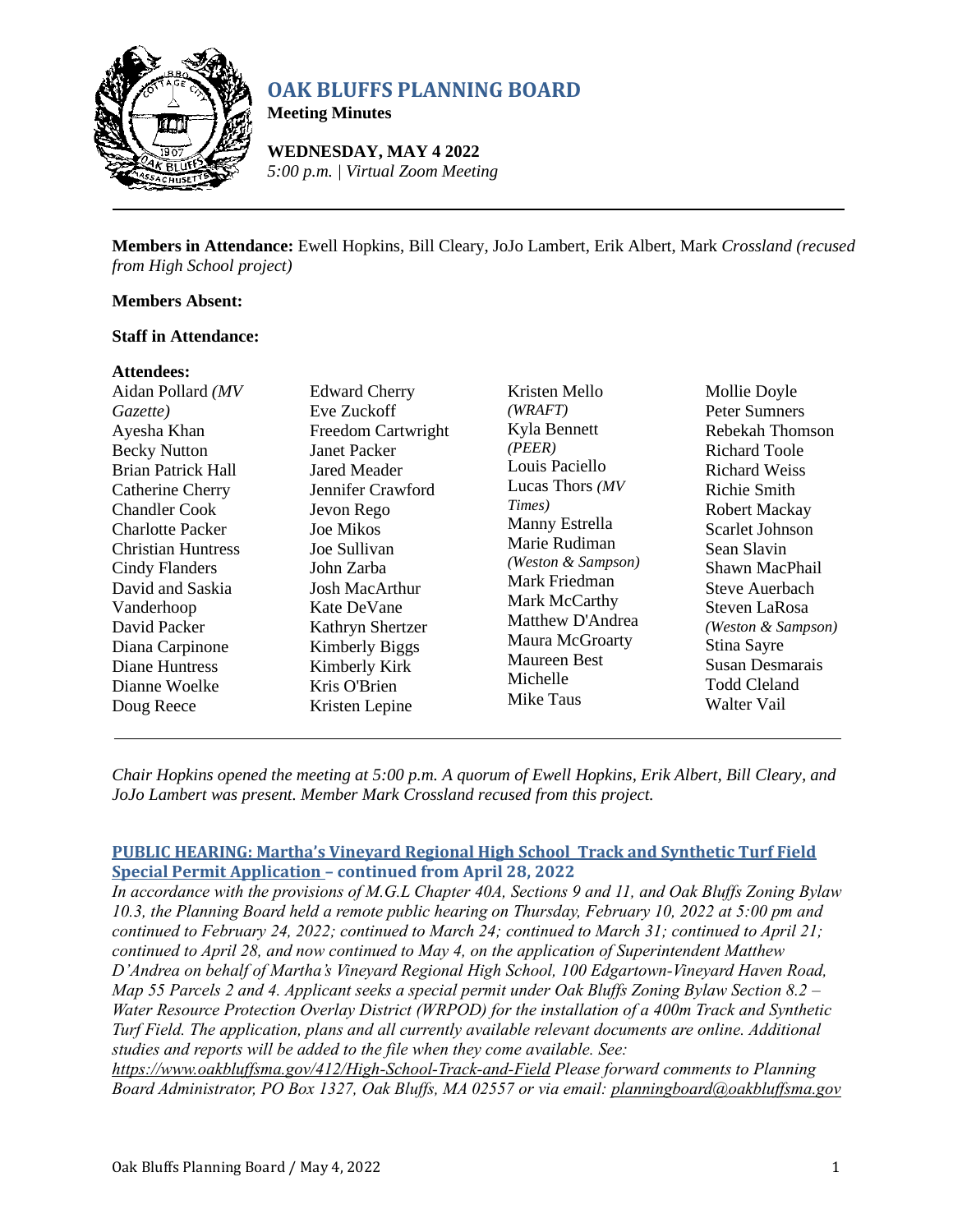Chair Hopkins opened the meeting by asking board members if they had any questions to ask.

Member Cleary asked about the filtration system and the monitoring wells and how often they will be monitored (quarterly, biannually monthly). Who will monitor them (outside source or internally). What happens if there's an issue [with PFAS], what would the action plan be.

Chris Huntress said there are two systems in each of the watersheds (Sengekontacket and Lagoon Pond). The MVC required they be monitored annually. This will be an effort paid for by the school but done via an independent third party that would do actual investigation and reporting.

The filtration system is made up of two parts:

- 1) The field's drainage runs vertically straight through the field down to a stone base passing through a Moraphe (sp?) 140 and filter fabric that can capture micro plastics;
- 2) Then through the stormwater and continue down through 12-inch stone base, passing through a second layer of again Moraphe filter fabric before it would enter the sub grade (basically native soil)

The track itself drains into a trench drain, which runs just around the inside of the first line of the track all the way around, and that has about a 6- or 9-inch depth with a catch basin around the perimeter that would lead into a filtration system -- which would again filter out any micro plastics or others before they enter infiltration chambers below the field. That would then store the water, up to and including the 100-year storm event and then slowly the field would infiltrate into the ground but passing through multiple layers (at least two if not three layers) of filter fabric. The MVC did request a special filtering system which would filter down even tighter than the Moraphe which would be on the outfall of the trench drain, as it approaches the infiltration of the overall drain system.

Member Cleary thought they were going to be monitored quarterly and wondered if either quarterly or annually is enough.

Chris Huntress said that the MVC required it be done annually although certainly the planning board could require it be more frequently.

Member Cleary asked again if there has been any discussion about an action plan if we find out the monitoring wells have been infiltrated or compromised.

Chris Huntress said that would depend on what was infiltrated and [what the wells were] compromised by. He said the best way to learn about the product[s] we're going to put in the ground is to test them in advance, which is why they went through \$40,000 or \$50,000 worth of testing with both Tetra Tech and then Horsley Witten. He said that he's open to any suggestions that the planning board would want to impose.

Members Albert and Lambert had no questions.

Chair Hopkins asked the applicant if they understood applicable Mass. General Law Chapter 40A sections 9 and 11 and Oak Buffs zoning bylaws 8.2 and 10.3. Applicant indicated they did and were ready to move forward.

Chair Hopkins made a motion to bring the board to a vote on the applicant's request to seek a special permit under Oak Bluffs zoning bylaw 8.2 – Water Resource Protection Overlay District (WRPOD) for the installation of a 400-meter track and synthetic turf field.

Member Albert seconded the motion.